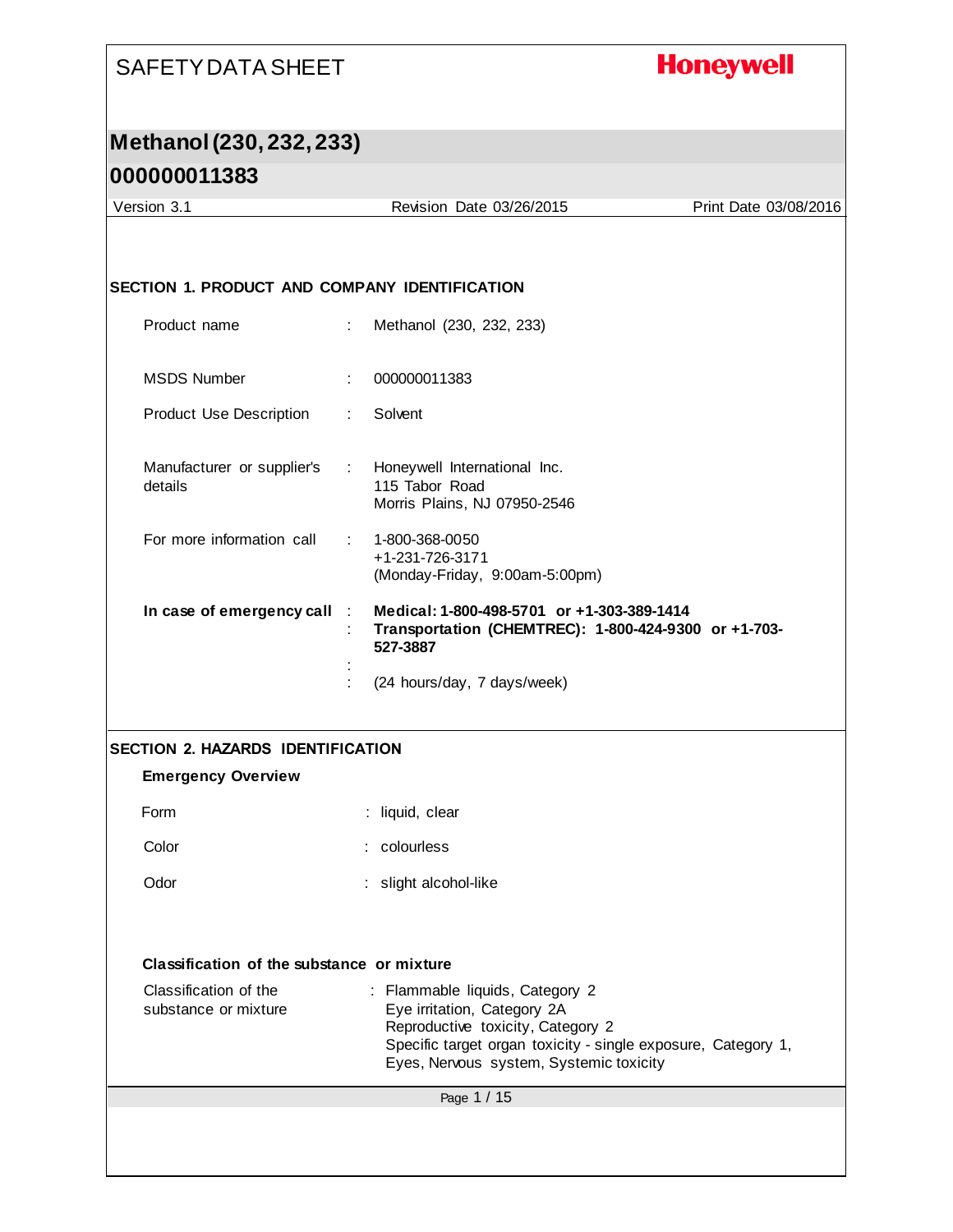### **Honeywell** SAFETY DATA SHEET **Methanol (230, 232, 233) 000000011383** Version 3.1 Revision Date 03/26/2015 Print Date 03/08/2016 **GHS Label elements, including precautionary statements** Symbol(s) : Signal word : Danger Hazard statements : Highly flammable liquid and vapour. Causes serious eye irritation. Suspected of damaging fertility or the unborn child. Causes damage to organs. Precautionary statements : **Prevention:**  Obtain special instructions before use. Do not handle until all safety precautions have been read and understood. Keep away from heat/sparks/open flames/hot surfaces. - No smoking. Keep container tightly closed. Ground/bond container and receiving equipment. Use explosion-proof electrical/ ventilating/ lighting/ equipment. Use only non-sparking tools. Take precautionary measures against static discharge. Do not breathe dust/ fume/ gas/ mist/ vapours/ spray. Wash skin thoroughly after handling. Do not eat, drink or smoke when using this product. Wear protective gloves/ eye protection/ face protection. **Response:**  IF ON SKIN (or hair): Remove/ Take off immediately all contaminated clothing. Rinse skin with water/ shower. IF IN EYES: Rinse cautiously with water for several minutes. Remove contact lenses, if present and easy to do. Continue rinsing. IF exposed: Call a POISON CENTER or doctor/ physician. If eye irritation persists: Get medical advice/ attention. In case of fire: Use dry sand, dry chemical or alcohol-resistant foam for extinction. **Storage:**  Store in a well-ventilated place. Keep cool.Page 2 / 15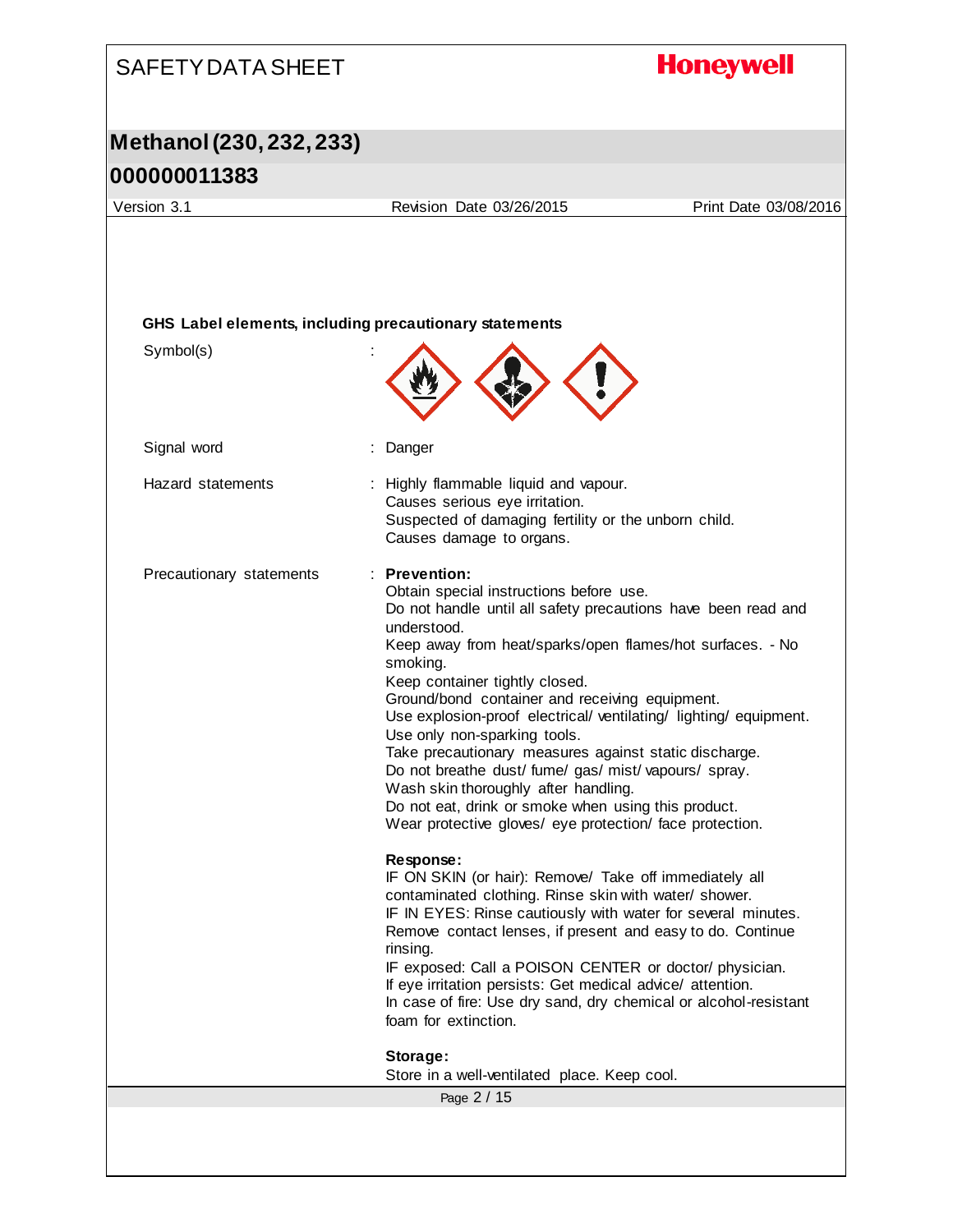| <b>SAFETY DATA SHEET</b>                                                                                                                                                                                                                 |                                         |                                                                                                                                                                                                       | <b>Honeywell</b>                                             |
|------------------------------------------------------------------------------------------------------------------------------------------------------------------------------------------------------------------------------------------|-----------------------------------------|-------------------------------------------------------------------------------------------------------------------------------------------------------------------------------------------------------|--------------------------------------------------------------|
| Methanol (230, 232, 233)                                                                                                                                                                                                                 |                                         |                                                                                                                                                                                                       |                                                              |
| 000000011383                                                                                                                                                                                                                             |                                         |                                                                                                                                                                                                       |                                                              |
| Version 3.1                                                                                                                                                                                                                              | Revision Date 03/26/2015                |                                                                                                                                                                                                       | Print Date 03/08/2016                                        |
|                                                                                                                                                                                                                                          | Store locked up.<br>Disposal:<br>plant. |                                                                                                                                                                                                       | Dispose of contents/ container to an approved waste disposal |
| Carcinogenicity<br>No component of this product present at levels greater than or equal to 0.1% is identified as a known<br>or anticipated carcinogen by NTP, IARC, or OSHA.<br><b>SECTION 3. COMPOSITION/INFORMATION ON INGREDIENTS</b> |                                         |                                                                                                                                                                                                       |                                                              |
| Formula                                                                                                                                                                                                                                  | CH4O                                    |                                                                                                                                                                                                       |                                                              |
|                                                                                                                                                                                                                                          |                                         |                                                                                                                                                                                                       |                                                              |
| Chemical nature                                                                                                                                                                                                                          | : Substance                             |                                                                                                                                                                                                       |                                                              |
| <b>Chemical Name</b>                                                                                                                                                                                                                     |                                         | CAS-No.                                                                                                                                                                                               | Concentration                                                |
| Methanol                                                                                                                                                                                                                                 |                                         | 67-56-1                                                                                                                                                                                               | 100.00 %                                                     |
| <b>SECTION 4. FIRST AID MEASURES</b>                                                                                                                                                                                                     |                                         |                                                                                                                                                                                                       |                                                              |
|                                                                                                                                                                                                                                          |                                         |                                                                                                                                                                                                       |                                                              |
| Inhalation                                                                                                                                                                                                                               | is present.                             | Call a physician immediately. Remove to fresh air. If not<br>breathing, give artificial respiration. If breathing is difficult, give<br>oxygen. Use oxygen as required, provided a qualified operator |                                                              |
| Skin contact                                                                                                                                                                                                                             | physician.                              | Wash off immediately with plenty of water for at least 15<br>minutes. Take off contaminated clothing and shoes<br>immediately. Wash contaminated clothing before re-use. Call a                       |                                                              |
| Eye contact                                                                                                                                                                                                                              |                                         | : Rinse immediately with plenty of water, also under the eyelids,<br>for at least 15 minutes. Call a physician.                                                                                       |                                                              |
| Ingestion                                                                                                                                                                                                                                |                                         | Call a physician immediately. Do NOT induce vomiting.<br>Immediate medical attention is required. Never give anything<br>by mouth to an unconscious person.                                           |                                                              |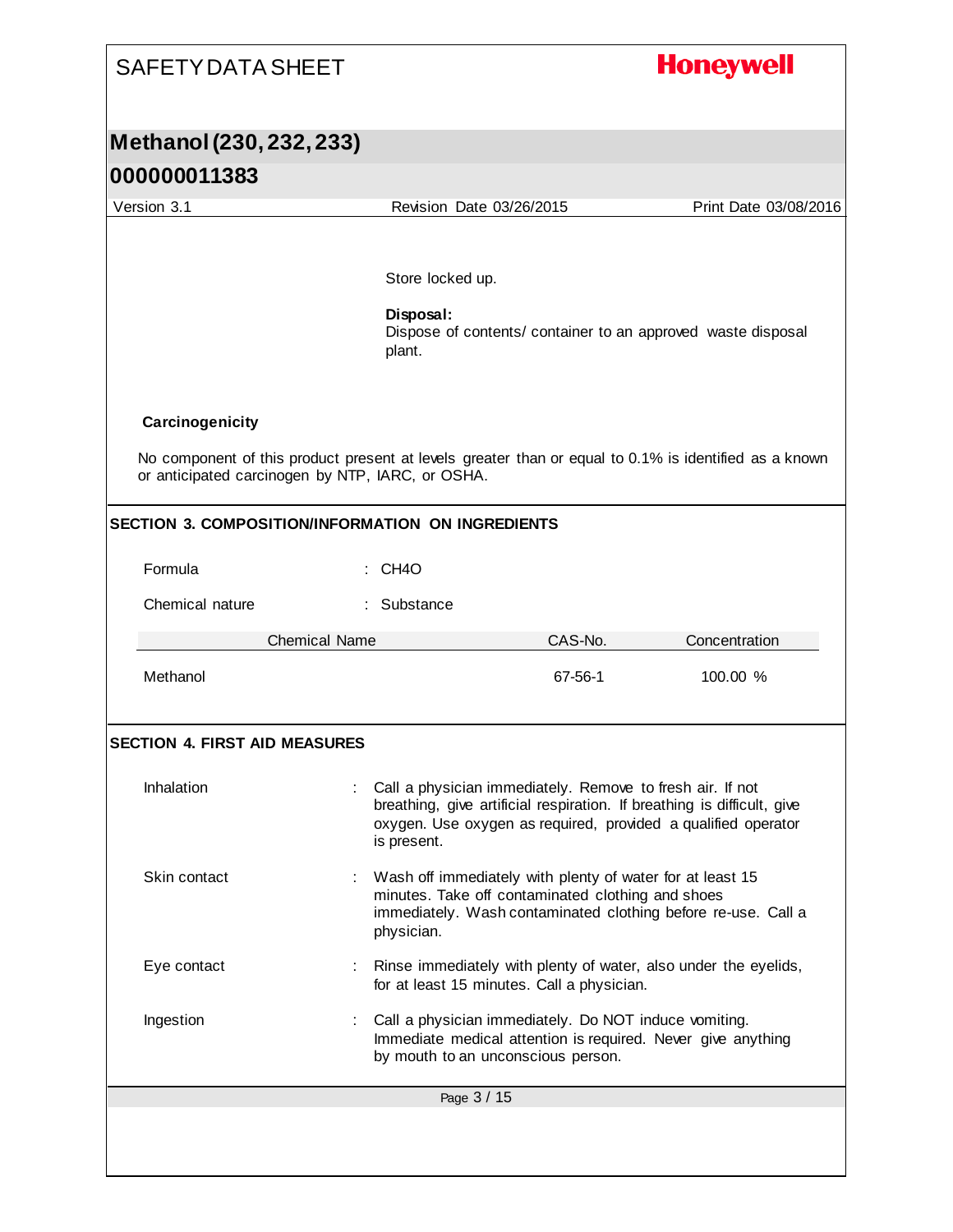#### **Honeywell** SAFETY DATA SHEET **Methanol (230, 232, 233) 000000011383** Version 3.1 Revision Date 03/26/2015 Print Date 03/08/2016 **Notes to physician** Treatment : Treat symptomatically. **SECTION 5. FIREFIGHTING MEASURES** Suitable extinguishing media : Alcohol-resistant foam Carbon dioxide (CO2) Dry chemical Cool closed containers exposed to fire with water spray. Unsuitable extinguishing : Do not use a solid water stream as it may scatter and spread media fire. Specific hazards during : Flammable. firefighting Vapours may form explosive mixtures with air. Vapours are heavier than air and may spread along floors. Vapors may travel to areas away from work site before igniting/flashing back to vapor source. In case of fire hazardous decomposition products may be produced such as: Carbon monoxide Carbon dioxide (CO2) Formaldehyde Special protective equipment : Wear self-contained breathing apparatus and protective suit. for firefighters **SECTION 6. ACCIDENTAL RELEASE MEASURES** Personal precautions : Wear personal protective equipment. Immediately evacuate personnel to safe areas. Keep people away from and upwind of spill/leak. Ensure adequate ventilation. Remove all sources of ignition. Do not swallow. Do not breathe vapours or spray mist. Avoid contact with skin, eyes and clothing. Environmental precautions : Prevent further leakage or spillage if safe to do so. Page 4 / 15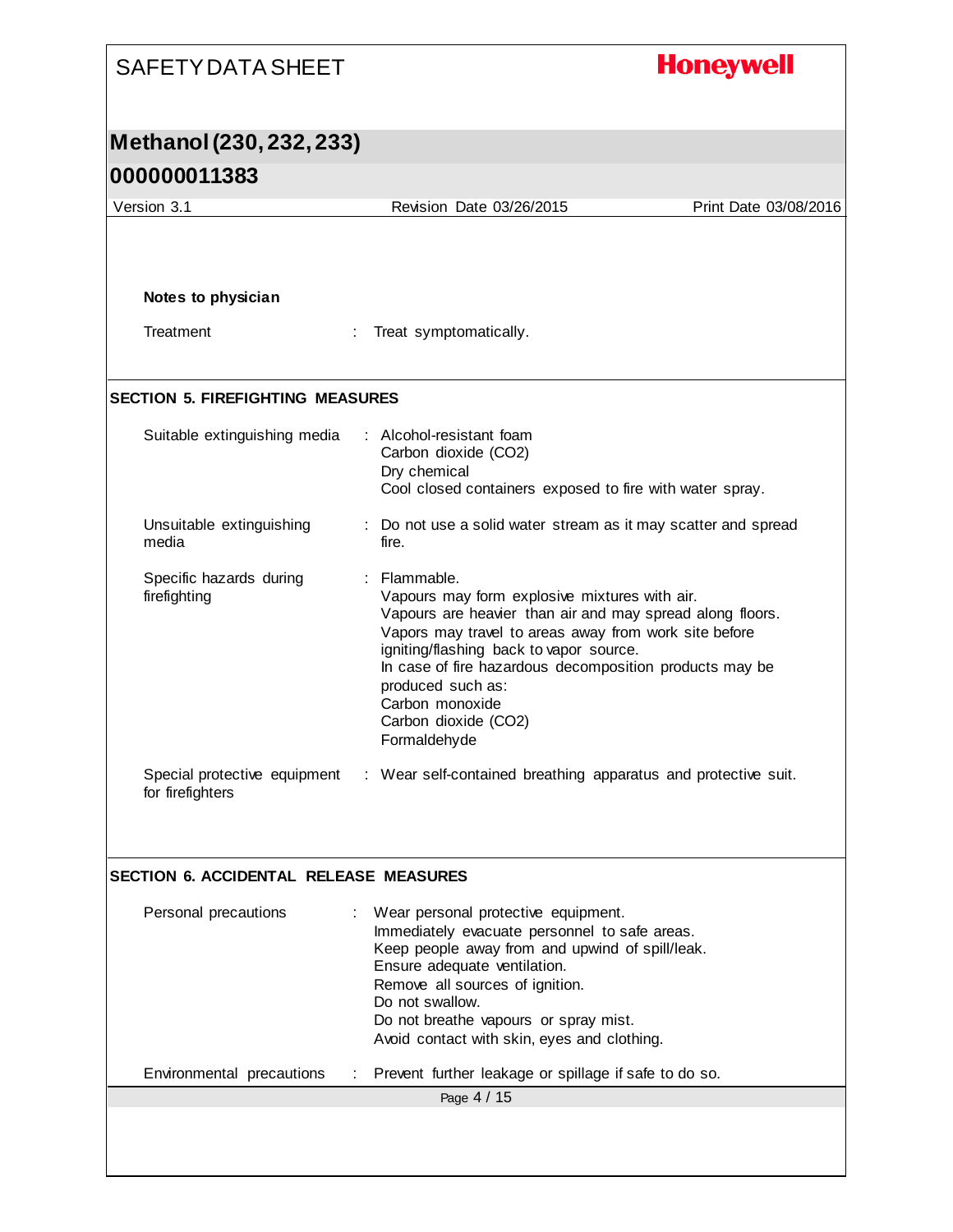# **Honeywell**

#### **Methanol (230, 232, 233) 000000011383**

| <u>UUUUUU LIJOJ</u>                                       |                                                                                                                                                                                                                                                                                                                                                                                                                                                                                                                                                                             |                       |
|-----------------------------------------------------------|-----------------------------------------------------------------------------------------------------------------------------------------------------------------------------------------------------------------------------------------------------------------------------------------------------------------------------------------------------------------------------------------------------------------------------------------------------------------------------------------------------------------------------------------------------------------------------|-----------------------|
| Version 3.1                                               | Revision Date 03/26/2015                                                                                                                                                                                                                                                                                                                                                                                                                                                                                                                                                    | Print Date 03/08/2016 |
| Methods for cleaning up                                   | Prevent product from entering drains.<br>Discharge into the environment must be avoided.<br>Do not flush into surface water or sanitary sewer system.<br>Do not allow run-off from fire fighting to enter drains or water<br>courses.<br>Ventilate the area.<br>No sparking tools should be used.<br>Use explosion-proof equipment.<br>Contain spillage, soak up with non-combustible absorbent<br>material, (e.g. sand, earth, diatomaceous earth, vermiculite)<br>and transfer to a container for disposal according to local /<br>national regulations (see section 13). |                       |
| <b>SECTION 7. HANDLING AND STORAGE</b><br><b>Handling</b> |                                                                                                                                                                                                                                                                                                                                                                                                                                                                                                                                                                             |                       |
|                                                           |                                                                                                                                                                                                                                                                                                                                                                                                                                                                                                                                                                             |                       |
| Handling                                                  | Wear personal protective equipment.<br>Use only in well-ventilated areas.<br>Keep container tightly closed.<br>Do not smoke.<br>Do not swallow.<br>Do not breathe vapours or spray mist.<br>Avoid contact with skin, eyes and clothing.                                                                                                                                                                                                                                                                                                                                     |                       |
| Advice on protection<br>against fire and explosion        | Keep away from fire, sparks and heated surfaces.<br>Take precautionary measures against static discharges.<br>Ensure all equipment is electrically grounded before beginning<br>transfer operations.<br>Use explosion-proof equipment.<br>Keep product and empty container away from heat and<br>sources of ignition.<br>No sparking tools should be used.<br>No smoking.                                                                                                                                                                                                   |                       |
| <b>Storage</b>                                            |                                                                                                                                                                                                                                                                                                                                                                                                                                                                                                                                                                             |                       |
| Requirements for storage<br>areas and containers          | Store in area designed for storage of flammable liquids.<br>Protect from physical damage.<br>Keep containers tightly closed in a dry, cool and well-ventilated<br>place.<br>Containers which are opened must be carefully resealed and                                                                                                                                                                                                                                                                                                                                      |                       |
|                                                           | Page 5 / 15                                                                                                                                                                                                                                                                                                                                                                                                                                                                                                                                                                 |                       |
|                                                           |                                                                                                                                                                                                                                                                                                                                                                                                                                                                                                                                                                             |                       |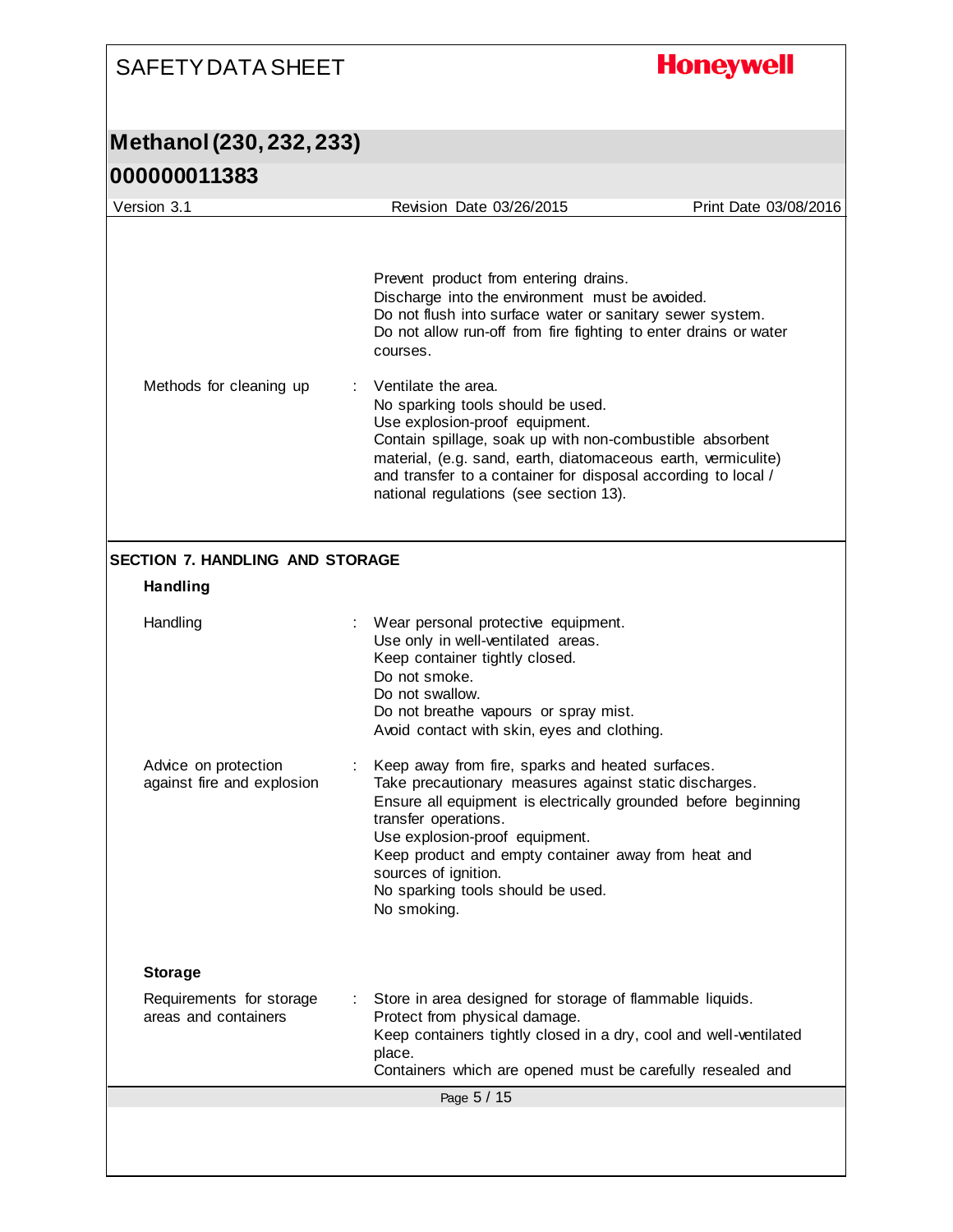# SAFETY DATA SHEET **Honeywell Methanol (230, 232, 233) 000000011383** Version 3.1 Revision Date 03/26/2015 Print Date 03/08/2016 kept upright to prevent leakage. Keep away from heat and sources of ignition. Keep away from direct sunlight. Store away from incompatible substances. Container hazardous when empty. Do not pressurize, cut, weld, braze, solder, drill, grind or expose containers to heat or sources of ignition. **SECTION 8. EXPOSURE CONTROLS/PERSONAL PROTECTION** Protective measures : Ensure that eyewash stations and safety showers are close to the workstation location. Engineering measures : Use with local exhaust ventilation. Prevent vapour buildup by providing adequate ventilation during and after use.

| Eye protection           |  | Do not wear contact lenses.<br>Wear as appropriate:<br>Safety glasses with side-shields<br>If splashes are likely to occur, wear:<br>Goggles or face shield, giving complete protection to eyes                              |  |  |
|--------------------------|--|------------------------------------------------------------------------------------------------------------------------------------------------------------------------------------------------------------------------------|--|--|
| Hand protection          |  | : Solvent-resistant gloves<br>Gloves must be inspected prior to use.<br>Replace when worn.                                                                                                                                   |  |  |
| Skin and body protection |  | : Wear as appropriate:<br>Solvent-resistant apron<br>Flame retardant antistatic protective clothing.<br>If splashes are likely to occur, wear:<br>Protective suit                                                            |  |  |
| Respiratory protection   |  | : In case of insufficient ventilation, wear suitable respiratory<br>equipment.<br>For rescue and maintenance work in storage tanks use self-<br>contained breathing apparatus.<br>Use NIOSH approved respiratory protection. |  |  |
| Hygiene measures         |  | : When using do not eat, drink or smoke.<br>Wash hands before breaks and immediately after handling the<br>product.<br>Keep working clothes separately.                                                                      |  |  |
| Page 6 / 15              |  |                                                                                                                                                                                                                              |  |  |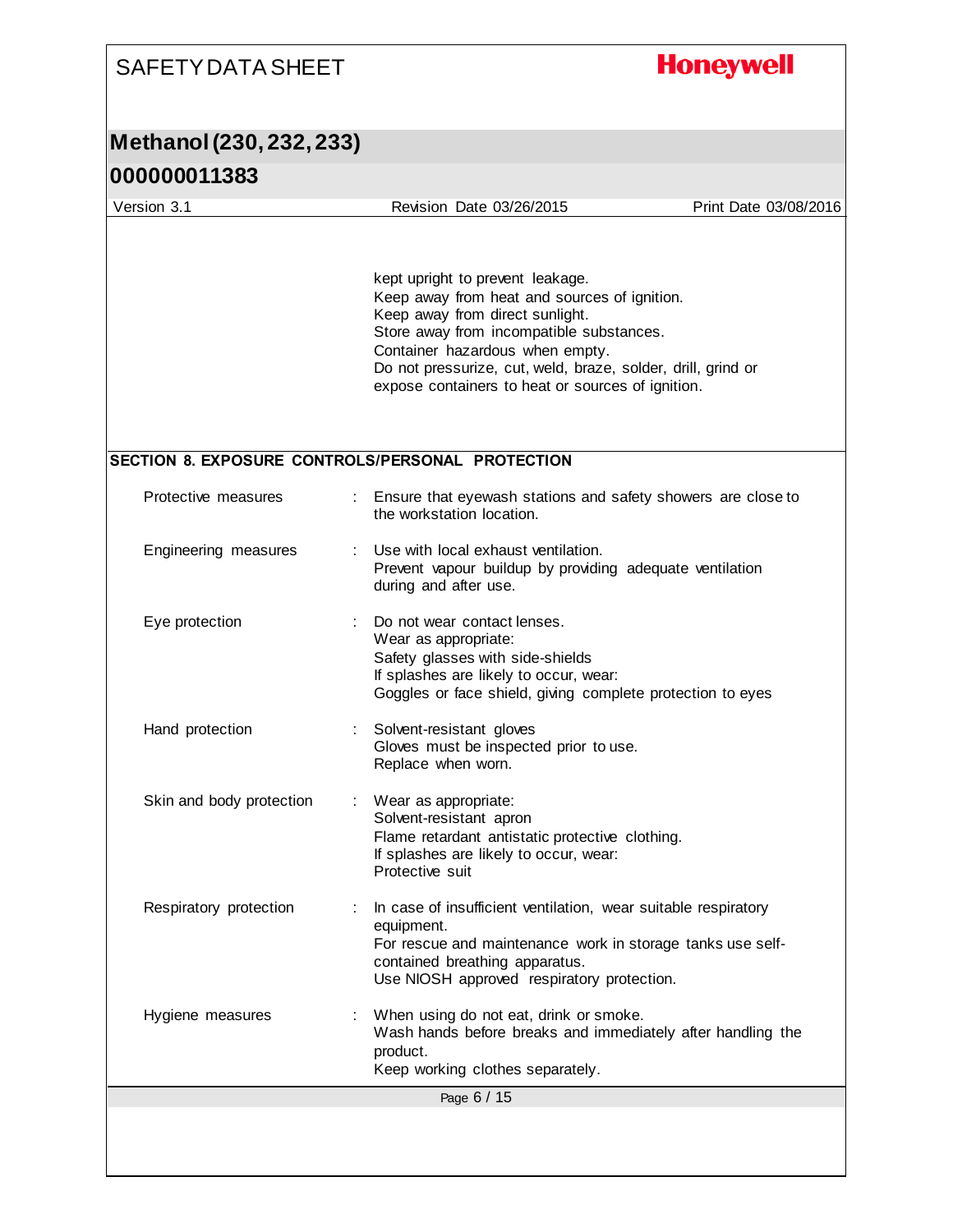# **Honeywell**

# **Methanol (230, 232, 233)**

| Version 3.1                              |             | Revision Date 03/26/2015                               |                                                                                                                                                                                                   |            | Print Date 03/08/2016                                                                                                    |  |
|------------------------------------------|-------------|--------------------------------------------------------|---------------------------------------------------------------------------------------------------------------------------------------------------------------------------------------------------|------------|--------------------------------------------------------------------------------------------------------------------------|--|
|                                          |             | Do not swallow.                                        | Do not breathe vapours or spray mist.<br>Avoid contact with skin, eyes and clothing.<br>The current list of ERPG exposure limits can be found at<br>ocuments/2011erpgweelhandbook_table-only.pdf. |            | This material has an established AIHA ERPG exposure limit.<br>http://www.aiha.org/insideaiha/GuidelineDevelopment/ERPG/D |  |
| <b>Exposure Guidelines</b><br>Components | CAS-No.     | Value                                                  | Control<br>parameters                                                                                                                                                                             | Upda<br>te | <b>Basis</b>                                                                                                             |  |
| Methanol                                 | 67-56-1     | TWA:<br>time<br>weighted<br>average                    | $(200$ ppm $)$                                                                                                                                                                                    | 2008       | ACGIH:US. ACGIH<br>Threshold Limit<br>Values                                                                             |  |
| Methanol                                 | 67-56-1     | STEL:<br>Short<br>term<br>exposure<br>limit            | $(250$ ppm $)$                                                                                                                                                                                    | 2008       | ACGIH:US. ACGIH<br>Threshold Limit<br>Values                                                                             |  |
| Methanol                                 | 67-56-1     | SKIN DE<br>$S:$ Skin<br>designati<br>on:               | Can be<br>absorbed<br>through the<br>skin.                                                                                                                                                        | 2008       | ACGIH:US. ACGIH<br>Threshold Limit<br>Values                                                                             |  |
| Methanol                                 | 67-56-1     | REL:<br>Recomm<br>ended<br>exposure<br>limit<br>(REL): | 260 mg/m3<br>$(200$ ppm $)$                                                                                                                                                                       | 2005       | NIOSH/GUIDE:US.<br>NIOSH: Pocket<br>Guide to Chemical<br>Hazards                                                         |  |
| Methanol                                 | 67-56-1     | SKIN_DE<br>S: Skin<br>designati<br>on:                 | Can be<br>absorbed<br>through the<br>skin.                                                                                                                                                        | 2005       | NIOSH/GUIDE:US.<br>NIOSH: Pocket<br>Guide to Chemical<br>Hazards                                                         |  |
|                                          | Page 7 / 15 |                                                        |                                                                                                                                                                                                   |            |                                                                                                                          |  |
|                                          |             |                                                        |                                                                                                                                                                                                   |            |                                                                                                                          |  |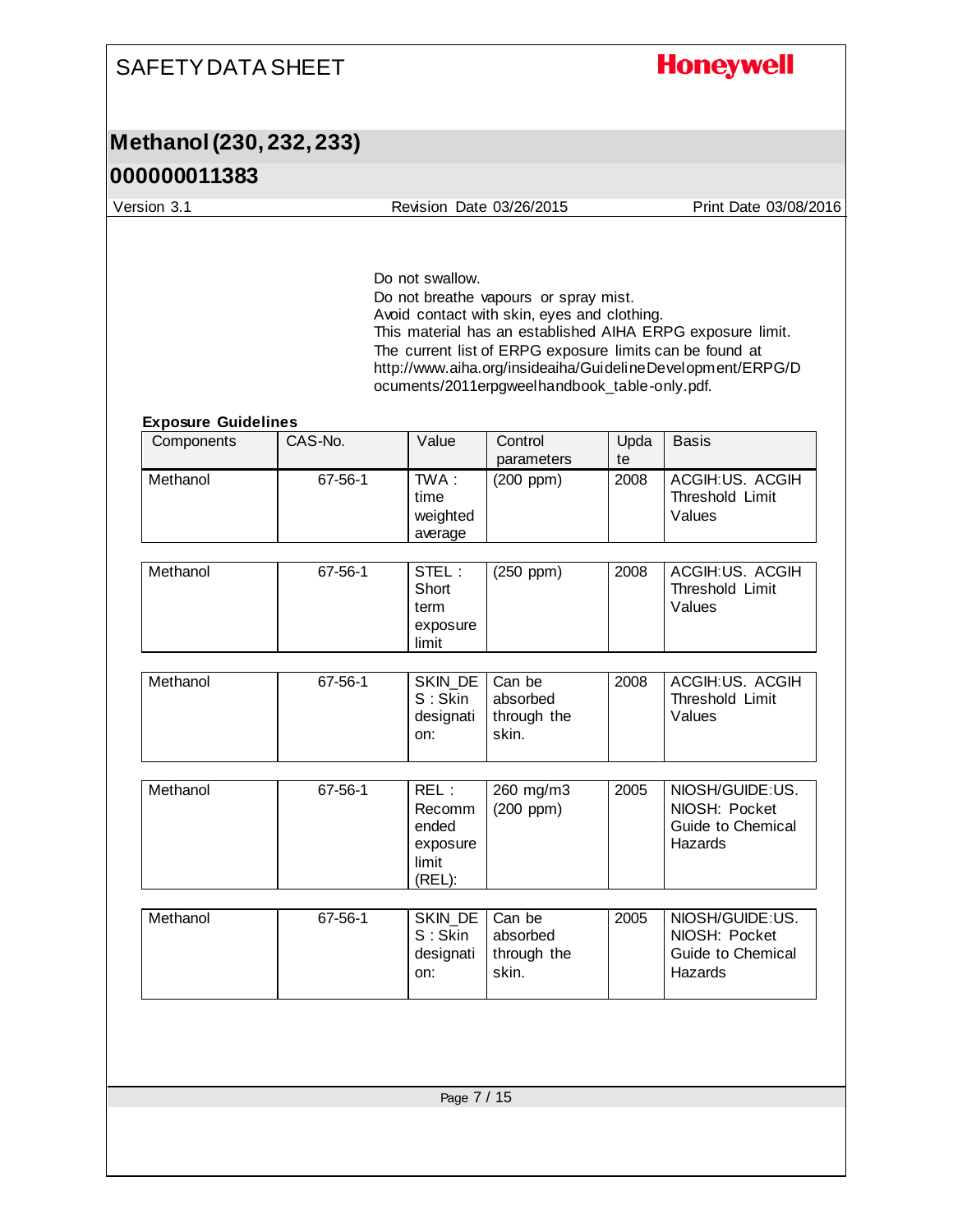# **Honeywell**

# **Methanol (230, 232, 233)**

| Version 3.1                                        |         |                                                                                        | Revision Date 03/26/2015                   |            | Print Date 03/08/2016                                                                    |
|----------------------------------------------------|---------|----------------------------------------------------------------------------------------|--------------------------------------------|------------|------------------------------------------------------------------------------------------|
|                                                    |         |                                                                                        |                                            |            |                                                                                          |
| Methanol                                           | 67-56-1 | STEL:<br>Short<br>term<br>exposure<br>limit                                            | 325 mg/m3<br>(250 ppm)                     | 2005       | NIOSH/GUIDE:US.<br>NIOSH: Pocket<br>Guide to Chemical<br>Hazards                         |
| Methanol                                           | 67-56-1 | PEL:<br>Permissi<br>ble<br>exposure<br>limit                                           | 260 mg/m3<br>$(200$ ppm $)$                | 02<br>2006 | OSHA_TRANS:US.<br>OSHA Table Z-1<br>Limits for Air<br>Contaminants (29<br>CFR 1910.1000) |
| Methanol                                           | 67-56-1 | TWA:<br>time<br>weighted<br>average                                                    | 260 mg/m3<br>$(200$ ppm $)$                | 1989       | Z1A:US. OSHA<br>Table Z-1-A (29<br>CFR 1910.1000)                                        |
| Methanol                                           | 67-56-1 | STEL:<br>Short<br>term<br>exposure<br>limit                                            | 325 mg/m3<br>$(250$ ppm $)$                | 1989       | Z1A:US. OSHA<br>Table Z-1-A (29<br>CFR 1910.1000)                                        |
| Methanol                                           | 67-56-1 | SKIN_FI<br>NAL:<br><b>Skin</b><br>designati<br>on (Final<br>Rule<br>Limit<br>applies): | Can be<br>absorbed<br>through the<br>skin. | 1989       | Z1A:US. OSHA<br>Table Z-1-A (29<br>CFR 1910.1000)                                        |
| <b>SECTION 9. PHYSICAL AND CHEMICAL PROPERTIES</b> |         |                                                                                        |                                            |            |                                                                                          |
| Physical state                                     |         | : liquid, clear                                                                        |                                            |            |                                                                                          |
| Color                                              |         | colourless                                                                             |                                            |            |                                                                                          |
| Odor                                               |         | slight alcohol-like                                                                    |                                            |            |                                                                                          |
| pH                                                 |         | : Note: Not applicable                                                                 |                                            |            |                                                                                          |
|                                                    |         | Page 8 / 15                                                                            |                                            |            |                                                                                          |
|                                                    |         |                                                                                        |                                            |            |                                                                                          |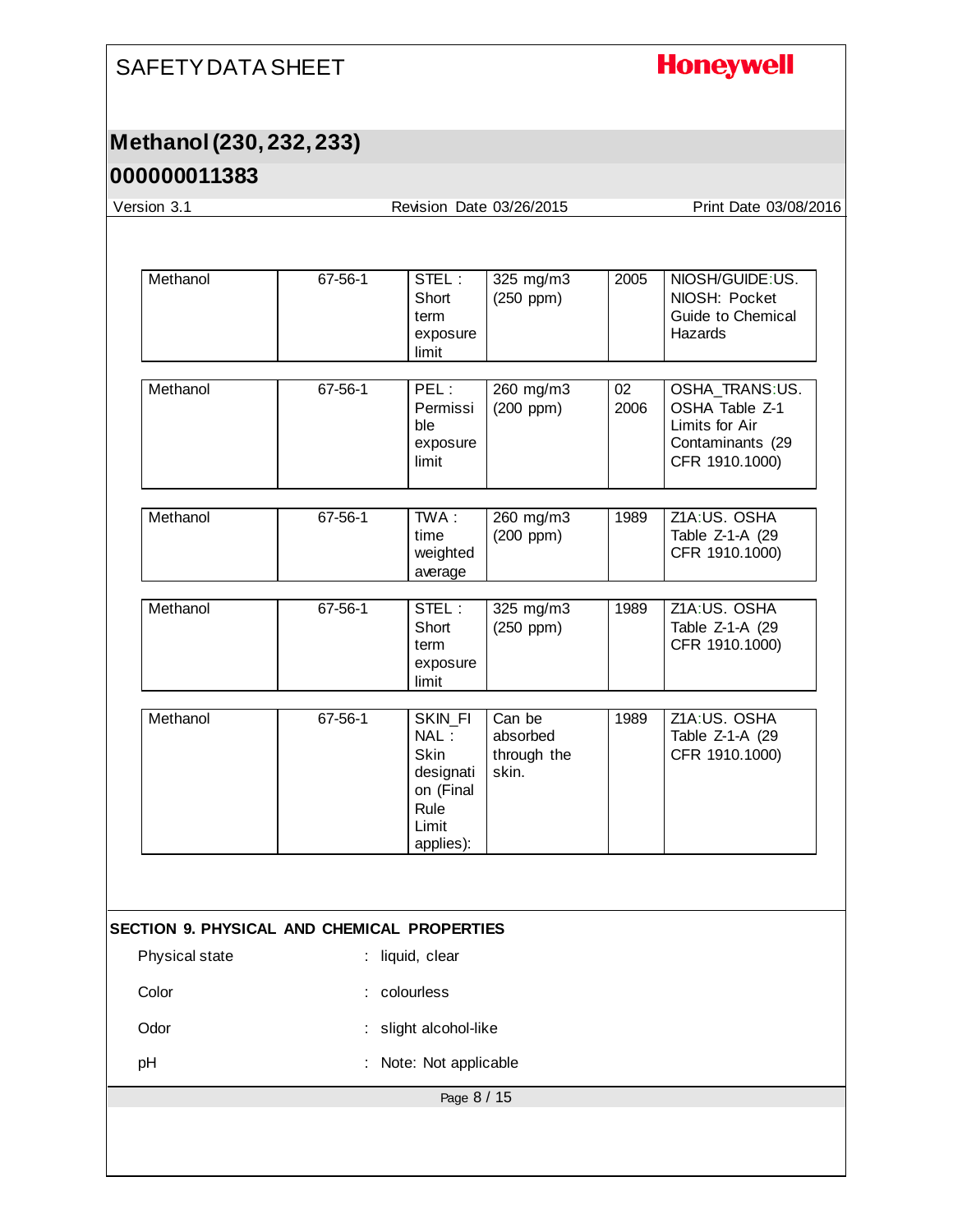# **Honeywell**

# **Methanol (230, 232, 233) 000000011383**

| Version 3.1                  | Revision Date 03/26/2015                        | Print Date 03/08/2016 |
|------------------------------|-------------------------------------------------|-----------------------|
|                              |                                                 |                       |
|                              |                                                 |                       |
| Melting point/freezing point | : Note: Not applicable                          |                       |
| Boiling point/boiling range  | 64.7 °C<br>$\mathcal{L}^{\mathcal{L}}$ .        |                       |
|                              |                                                 |                       |
| Flash point                  | : $52 °F (11 °C)$<br>Method: closed cup         |                       |
|                              |                                                 |                       |
| Evaporation rate             | $:$ ca. 5<br>Method: Compared to Butyl acetate. |                       |
|                              |                                                 |                       |
|                              |                                                 |                       |
| Lower explosion limit        | 6 %(V)<br>$\mathcal{L}_{\mathcal{A}}$           |                       |
| Upper explosion limit        | 36 %(V)<br>÷                                    |                       |
|                              |                                                 |                       |
| Vapor pressure               | : 129.32 hPa<br>at 20 °C(68 °F)                 |                       |
| Vapor density                | 1.11 Note: $(Air = 1.0)$<br>$\mathbb{Z}^+$      |                       |
|                              |                                                 |                       |
| Density                      | 0.792 g/cm3 at 20 °C<br>÷.                      |                       |
|                              |                                                 |                       |
| Water solubility             | : Note: completely soluble                      |                       |
|                              |                                                 |                       |
|                              | 464 °C                                          |                       |
| Ignition temperature         |                                                 |                       |
| Molecular weight             | 32.04 g/mol<br>÷                                |                       |
|                              |                                                 |                       |
|                              |                                                 |                       |
|                              |                                                 |                       |
|                              |                                                 |                       |
|                              |                                                 |                       |
|                              | Page 9 / 15                                     |                       |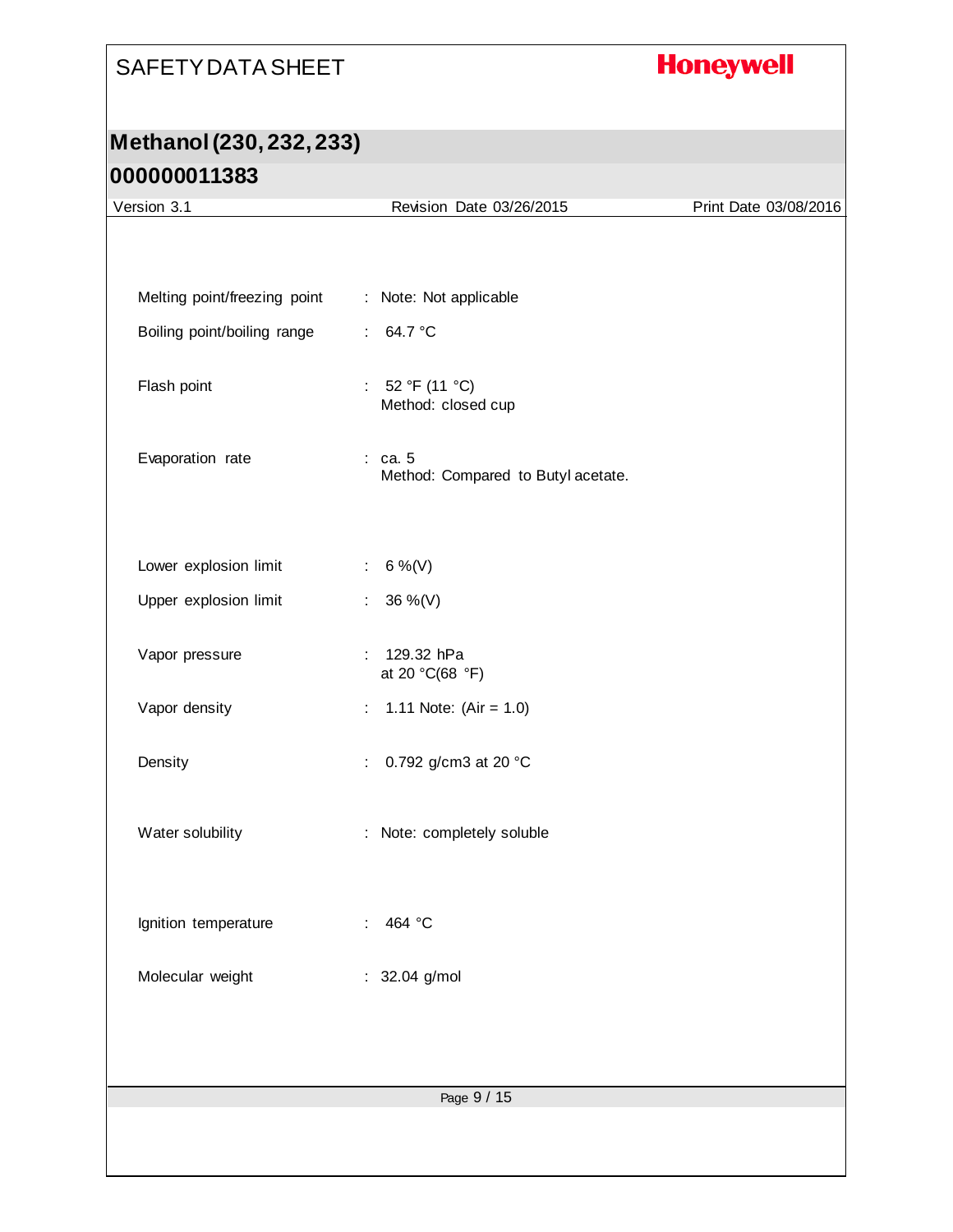## **Honeywell**

# **Methanol (230, 232, 233)**

#### **000000011383**

Version 3.1 Revision Date 03/26/2015 Print Date 03/08/2016

#### **SECTION 10. STABILITY AND REACTIVITY**

| Chemical stability                    | : Stable under recommended storage conditions.                                                                                          |
|---------------------------------------|-----------------------------------------------------------------------------------------------------------------------------------------|
| Possibility of hazardous<br>reactions | : Hazardous polymerisation does not occur.                                                                                              |
| Conditions to avoid                   | : Heat, flames and sparks.<br>Keep away from direct sunlight.                                                                           |
| Incompatible materials to<br>avoid    | : Strong oxidizing agents<br>Aluminium<br>Magnesium<br>May attack many plastics, rubbers and coatings.                                  |
| Hazardous decomposition<br>products   | In case of fire hazardous decomposition products may be<br>produced such as:<br>Carbon monoxide<br>Carbon dioxide (CO2)<br>Formaldehyde |
| SECTION 11. TOXICOLOGICAL INFORMATION |                                                                                                                                         |
| Acute oral toxicity                   | : LD50: 5,628 mg/kg<br>Species: Rat                                                                                                     |
| Acute inhalation toxicity             | : LC50: 64000 ppm<br>Exposure time: 4 h<br>Species: Rat                                                                                 |
| Acute dermal toxicity                 | : LD50: 15,800 mg/kg<br>Species: Rabbit                                                                                                 |

Skin irritation : Species: Rabbit Classification: irritating Exposure time: 24 h

Page 10 / 15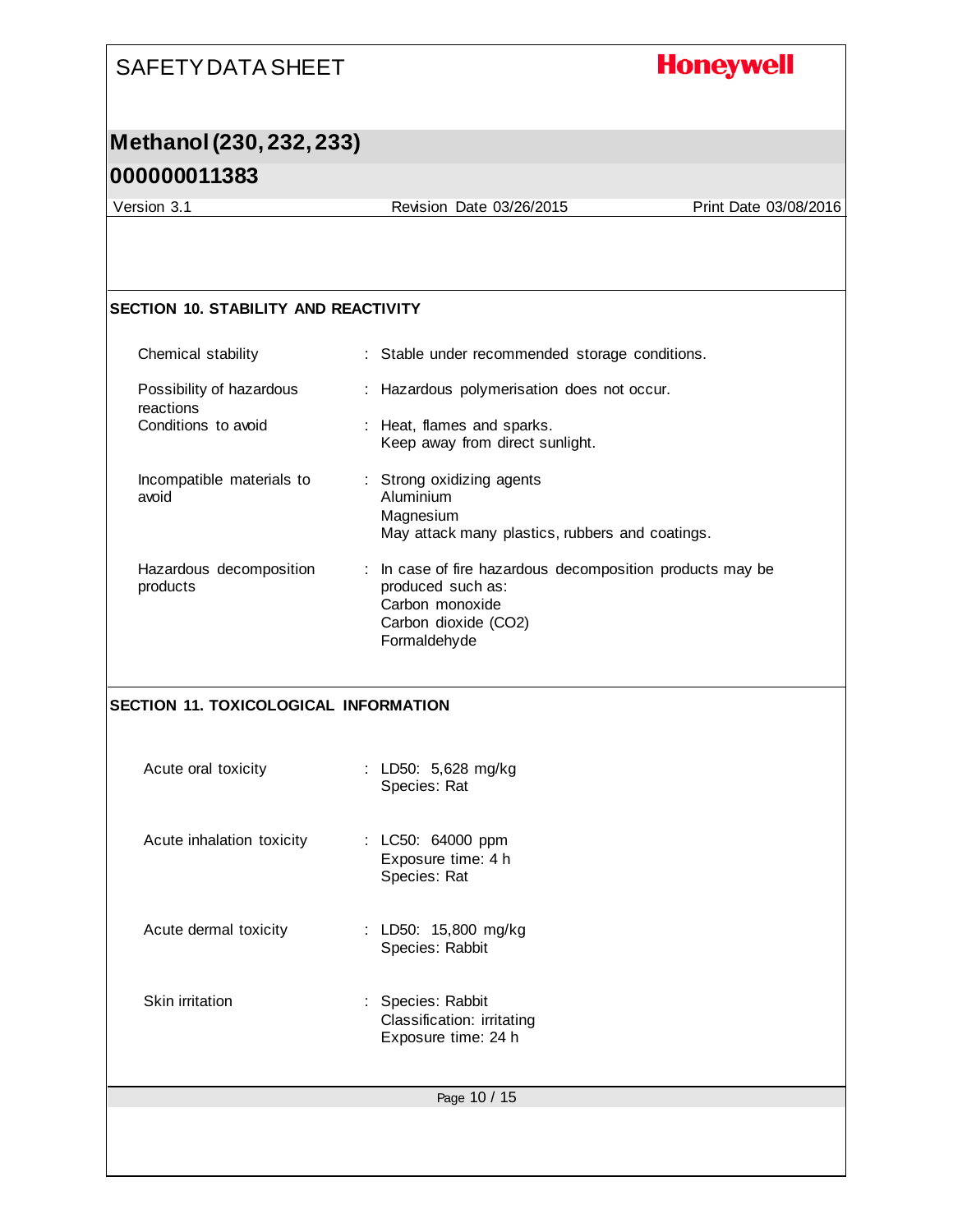# **Honeywell**

#### **Methanol (230, 232, 233) 000000011383**

| 000000011383                                                            |                                                                                                                                                                                                                                    |                       |
|-------------------------------------------------------------------------|------------------------------------------------------------------------------------------------------------------------------------------------------------------------------------------------------------------------------------|-----------------------|
| Version 3.1                                                             | Revision Date 03/26/2015                                                                                                                                                                                                           | Print Date 03/08/2016 |
| Eye irritation                                                          | : Species: rabbit eye<br>Classification: irritating                                                                                                                                                                                |                       |
| Repeated dose toxicity                                                  | Species: Rat<br>Application Route: Inhalation<br>Test substance: Methanol<br>Note: Developmental Toxicity NOAEL (maternal toxicity)<br>10,000 ppm NOAEL (developmental toxicity) 5,000 ppm<br>Skeletal and visceral malformations. |                       |
| Genotoxicity in vitro                                                   | Note: In vitro tests did not show mutagenic effects                                                                                                                                                                                |                       |
| Genotoxicity in vivo                                                    | Note: In vivo tests did not show mutagenic effects                                                                                                                                                                                 |                       |
| <b>SECTION 12. ECOLOGICAL INFORMATION</b><br><b>Ecotoxicity effects</b> |                                                                                                                                                                                                                                    |                       |
|                                                                         |                                                                                                                                                                                                                                    |                       |
| Toxicity to fish                                                        | : LC50: 29,400 mg/l<br>Exposure time: 96 h<br>Species: Fathead minnow                                                                                                                                                              |                       |
| Toxicity to daphnia and other<br>aquatic invertebrates                  | : LC50: 10,000 mg/l<br>Exposure time: 24 h<br>Species: Daphnia (water flea)                                                                                                                                                        |                       |
| Toxicity to bacteria                                                    | EC50: 43,000 mg/l<br>Exposure time: 5 min<br>Species: Photobacterium phosphoreum                                                                                                                                                   |                       |
|                                                                         | : EC50: 40,000 mg/l<br>Exposure time: 15 min<br>Species: Photobacterium phosphoreum                                                                                                                                                |                       |
|                                                                         | EC50: 39,000 mg/l<br>Exposure time: 25 min<br>Species: Photobacterium phosphoreum                                                                                                                                                  |                       |
|                                                                         | Page 11 / 15                                                                                                                                                                                                                       |                       |
|                                                                         |                                                                                                                                                                                                                                    |                       |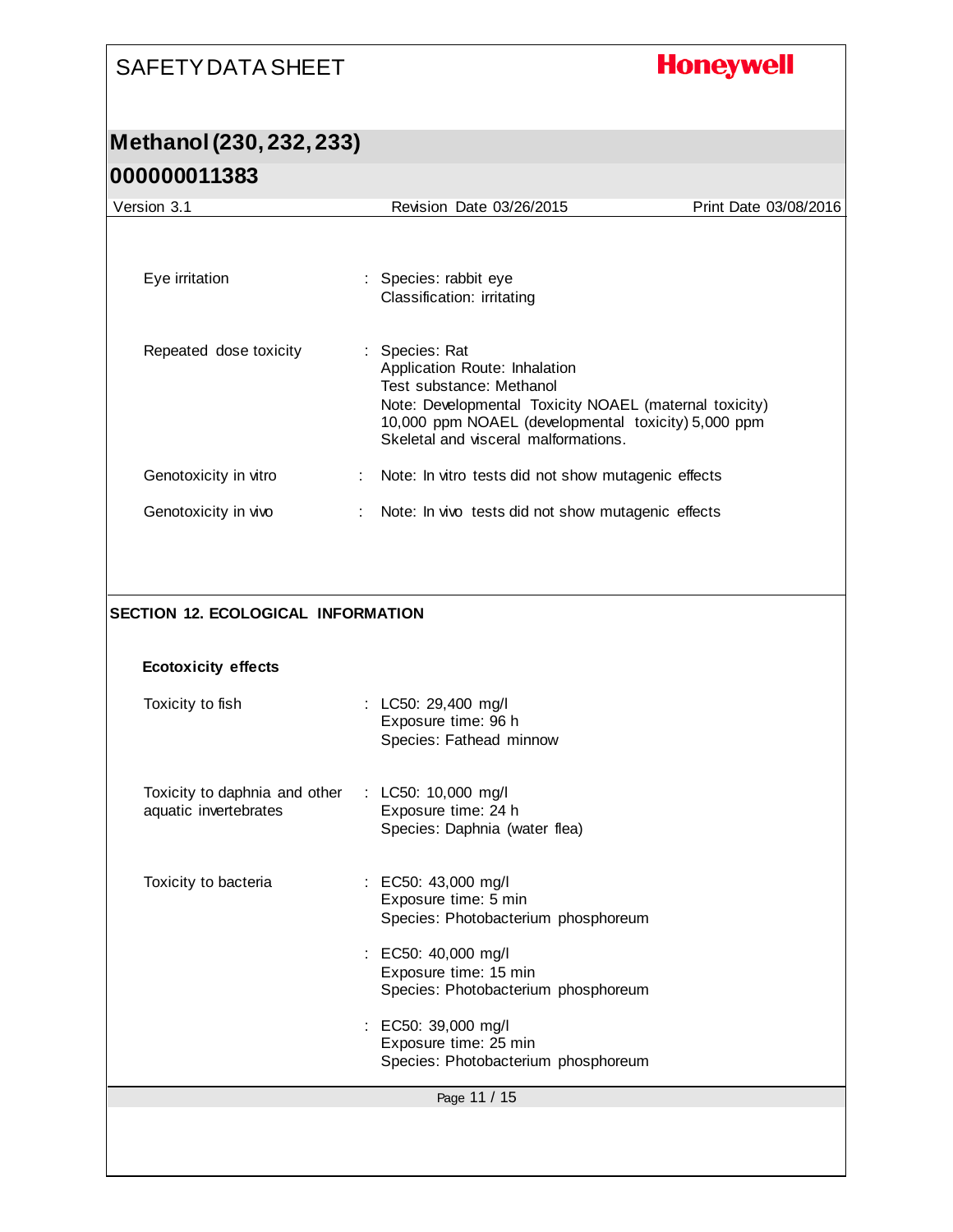| Methanol (230, 232, 233)<br>Version 3.1<br>Revision Date 03/26/2015<br>Print Date 03/08/2016<br><b>Further information on ecology</b><br>Additional ecological<br>: Accumulation in aquatic organisms is unlikely.<br>information<br>The product is readily degradable in the environment.<br>Disposal methods<br>: Observe all Federal, State, and Local Environmental<br>regulations.<br><b>DOT</b><br>UN/ID No.<br>: UN 1230<br>: METHANOL<br>Proper shipping name<br><b>Class</b><br>3<br>Packing group<br>Ш<br><b>Hazard Labels</b><br>3<br><b>IATA</b><br>UN/ID No.<br><b>UN 1230</b><br><b>METHANOL</b><br>Description of the goods<br>Class<br>3<br>Packaging group<br>: 11<br>: 3(6.1)<br>Hazard Labels<br>Packing instruction (cargo<br>: 364<br>aircraft)<br>Packing instruction<br>: 352<br>(passenger aircraft)<br>Packing instruction<br>: Y341<br>(passenger aircraft)<br><b>IMDG</b><br>UN/ID No.<br><b>UN 1230</b><br>Description of the goods<br>METHANOL<br>Class<br>3<br>Packaging group<br>: II<br>Hazard Labels<br>: 3(6.1)<br>$: F-E, S-D$<br>EmS Number<br>Marine pollutant<br>: no<br>Page 12 / 15 | <b>SAFETY DATA SHEET</b> | <b>Honeywell</b> |
|-----------------------------------------------------------------------------------------------------------------------------------------------------------------------------------------------------------------------------------------------------------------------------------------------------------------------------------------------------------------------------------------------------------------------------------------------------------------------------------------------------------------------------------------------------------------------------------------------------------------------------------------------------------------------------------------------------------------------------------------------------------------------------------------------------------------------------------------------------------------------------------------------------------------------------------------------------------------------------------------------------------------------------------------------------------------------------------------------------------------------------|--------------------------|------------------|
| 000000011383                                                                                                                                                                                                                                                                                                                                                                                                                                                                                                                                                                                                                                                                                                                                                                                                                                                                                                                                                                                                                                                                                                                |                          |                  |
|                                                                                                                                                                                                                                                                                                                                                                                                                                                                                                                                                                                                                                                                                                                                                                                                                                                                                                                                                                                                                                                                                                                             |                          |                  |
| <b>SECTION 13. DISPOSAL CONSIDERATIONS</b><br><b>SECTION 14. TRANSPORT INFORMATION</b>                                                                                                                                                                                                                                                                                                                                                                                                                                                                                                                                                                                                                                                                                                                                                                                                                                                                                                                                                                                                                                      |                          |                  |
|                                                                                                                                                                                                                                                                                                                                                                                                                                                                                                                                                                                                                                                                                                                                                                                                                                                                                                                                                                                                                                                                                                                             |                          |                  |
|                                                                                                                                                                                                                                                                                                                                                                                                                                                                                                                                                                                                                                                                                                                                                                                                                                                                                                                                                                                                                                                                                                                             |                          |                  |
|                                                                                                                                                                                                                                                                                                                                                                                                                                                                                                                                                                                                                                                                                                                                                                                                                                                                                                                                                                                                                                                                                                                             |                          |                  |
|                                                                                                                                                                                                                                                                                                                                                                                                                                                                                                                                                                                                                                                                                                                                                                                                                                                                                                                                                                                                                                                                                                                             |                          |                  |
|                                                                                                                                                                                                                                                                                                                                                                                                                                                                                                                                                                                                                                                                                                                                                                                                                                                                                                                                                                                                                                                                                                                             |                          |                  |
|                                                                                                                                                                                                                                                                                                                                                                                                                                                                                                                                                                                                                                                                                                                                                                                                                                                                                                                                                                                                                                                                                                                             |                          |                  |
|                                                                                                                                                                                                                                                                                                                                                                                                                                                                                                                                                                                                                                                                                                                                                                                                                                                                                                                                                                                                                                                                                                                             |                          |                  |
|                                                                                                                                                                                                                                                                                                                                                                                                                                                                                                                                                                                                                                                                                                                                                                                                                                                                                                                                                                                                                                                                                                                             |                          |                  |
|                                                                                                                                                                                                                                                                                                                                                                                                                                                                                                                                                                                                                                                                                                                                                                                                                                                                                                                                                                                                                                                                                                                             |                          |                  |
|                                                                                                                                                                                                                                                                                                                                                                                                                                                                                                                                                                                                                                                                                                                                                                                                                                                                                                                                                                                                                                                                                                                             |                          |                  |
|                                                                                                                                                                                                                                                                                                                                                                                                                                                                                                                                                                                                                                                                                                                                                                                                                                                                                                                                                                                                                                                                                                                             |                          |                  |
|                                                                                                                                                                                                                                                                                                                                                                                                                                                                                                                                                                                                                                                                                                                                                                                                                                                                                                                                                                                                                                                                                                                             |                          |                  |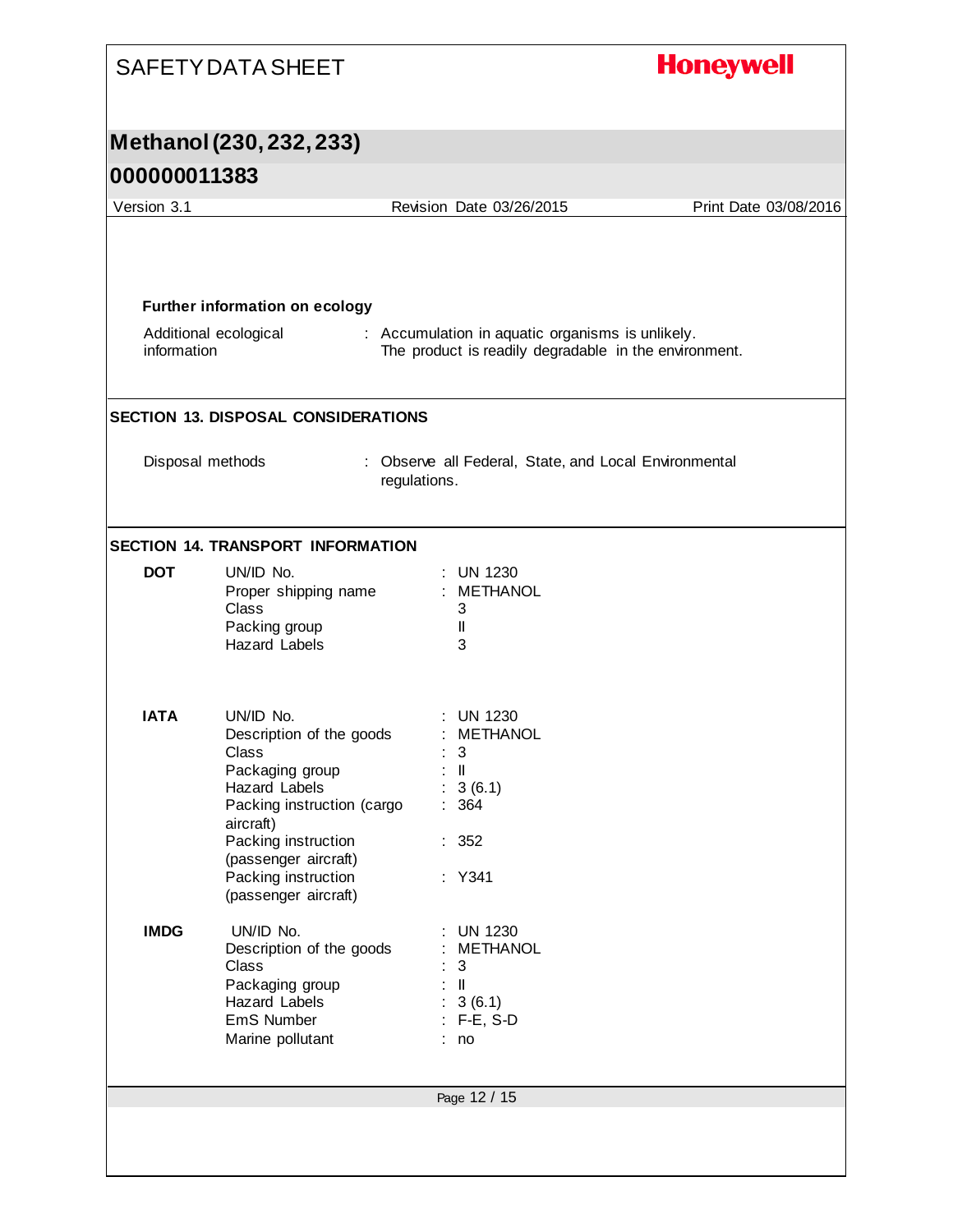# **Honeywell**

# **Methanol (230, 232, 233)**

### **000000011383**

Version 3.1 Revision Date 03/26/2015 Print Date 03/08/2016

#### **SECTION 15. REGULATORY INFORMATION**

#### **Inventories**

| US. Toxic Substances<br>Control Act                                                                  |  | : On TSCA Inventory                                                                                                                                        |  |  |
|------------------------------------------------------------------------------------------------------|--|------------------------------------------------------------------------------------------------------------------------------------------------------------|--|--|
| Australia. Industrial<br>Chemical (Notification and<br>Assessment) Act                               |  | : On the inventory, or in compliance with the inventory                                                                                                    |  |  |
| Canada, Canadian<br><b>Environmental Protection</b><br>Act (CEPA). Domestic<br>Substances List (DSL) |  | : All components of this product are on the Canadian DSL.                                                                                                  |  |  |
| Japan. Kashin-Hou Law<br>List                                                                        |  | : On the inventory, or in compliance with the inventory                                                                                                    |  |  |
| Korea. Toxic Chemical<br>Control Law (TCCL) List                                                     |  | : On the inventory, or in compliance with the inventory                                                                                                    |  |  |
| Philippines. The Toxic<br>Substances and Hazardous<br>and Nuclear Waste Control<br>Act               |  | : On the inventory, or in compliance with the inventory                                                                                                    |  |  |
| China. Inventory of Existing<br><b>Chemical Substances</b>                                           |  | : On the inventory, or in compliance with the inventory                                                                                                    |  |  |
| New Zealand. Inventory of<br>Chemicals (NZloC), as<br>published by ERMA New<br>Zealand               |  | : On the inventory, or in compliance with the inventory                                                                                                    |  |  |
| National regulatory information                                                                      |  |                                                                                                                                                            |  |  |
| <b>US. EPA CERCLA</b><br>Hazardous Substances (40<br>CFR 302)                                        |  | : The following component(s) of this product is/are subject to<br>release reporting under 40 CFR 302 when release exceeds the<br>Reportable Quantity (RQ): |  |  |
|                                                                                                      |  | Reportable quantity: 5000 lbs                                                                                                                              |  |  |
|                                                                                                      |  | Page 13 / 15                                                                                                                                               |  |  |
|                                                                                                      |  |                                                                                                                                                            |  |  |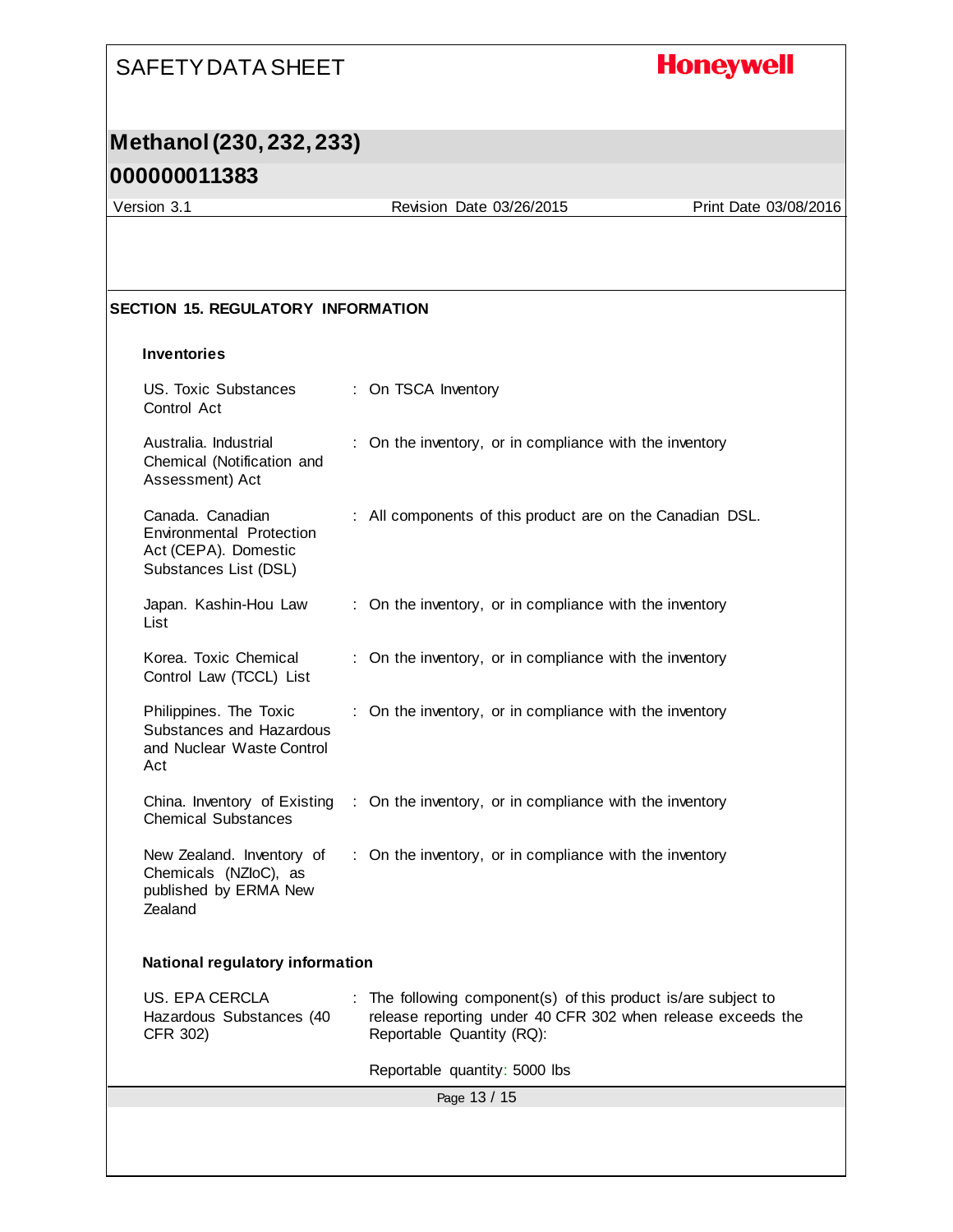# **Honeywell**

# **Methanol (230, 232, 233)**

| Version 3.1                          | Revision Date 03/26/2015                                                                                                                                                                                                                                                                                                                                               | Print Date 03/08/2016 |
|--------------------------------------|------------------------------------------------------------------------------------------------------------------------------------------------------------------------------------------------------------------------------------------------------------------------------------------------------------------------------------------------------------------------|-----------------------|
|                                      |                                                                                                                                                                                                                                                                                                                                                                        |                       |
|                                      | : Methanol                                                                                                                                                                                                                                                                                                                                                             | 67-56-1               |
| <b>SARA 302 Components</b>           | : No chemicals in this material are subject to the reporting<br>requirements of SARA Title III, Section 302.                                                                                                                                                                                                                                                           |                       |
| <b>SARA 313 Components</b>           | : The following components are subject to reporting levels<br>established by SARA Title III, Section 313:<br>: Methanol                                                                                                                                                                                                                                                | 67-56-1               |
| SARA 311/312 Hazards                 | : Fire Hazard<br><b>Acute Health Hazard</b><br>Chronic Health Hazard                                                                                                                                                                                                                                                                                                   |                       |
| <b>CERCLA Reportable</b><br>Quantity | $: 5000$ lbs                                                                                                                                                                                                                                                                                                                                                           |                       |
| California Prop. 65                  | : WARNING: This product contains a chemical known to the<br>State of California to cause birth defects or other reproductive<br>harm.                                                                                                                                                                                                                                  |                       |
|                                      | Methanol                                                                                                                                                                                                                                                                                                                                                               | 67-56-1               |
| <b>Massachusetts RTK</b>             | : Methanol                                                                                                                                                                                                                                                                                                                                                             | 67-56-1               |
|                                      |                                                                                                                                                                                                                                                                                                                                                                        |                       |
| New Jersey RTK                       | : Methanol                                                                                                                                                                                                                                                                                                                                                             | 67-56-1               |
| Pennsylvania RTK                     | : Methanol                                                                                                                                                                                                                                                                                                                                                             | 67-56-1               |
| <b>WHMIS Classification</b>          | : B2: Flammable liquid<br>D1B: Toxic Material Causing Immediate and Serious Toxic<br><b>Effects</b><br>D2A: Very Toxic Material Causing Other Toxic Effects<br>D2B: Toxic Material Causing Other Toxic Effects<br>This product has been classified according to the hazard criteria<br>of the CPR and the MSDS contains all of the information<br>required by the CPR. |                       |
|                                      |                                                                                                                                                                                                                                                                                                                                                                        |                       |
| <b>SECTION 16. OTHER INFORMATION</b> |                                                                                                                                                                                                                                                                                                                                                                        |                       |
|                                      | Page 14 / 15                                                                                                                                                                                                                                                                                                                                                           |                       |
|                                      |                                                                                                                                                                                                                                                                                                                                                                        |                       |